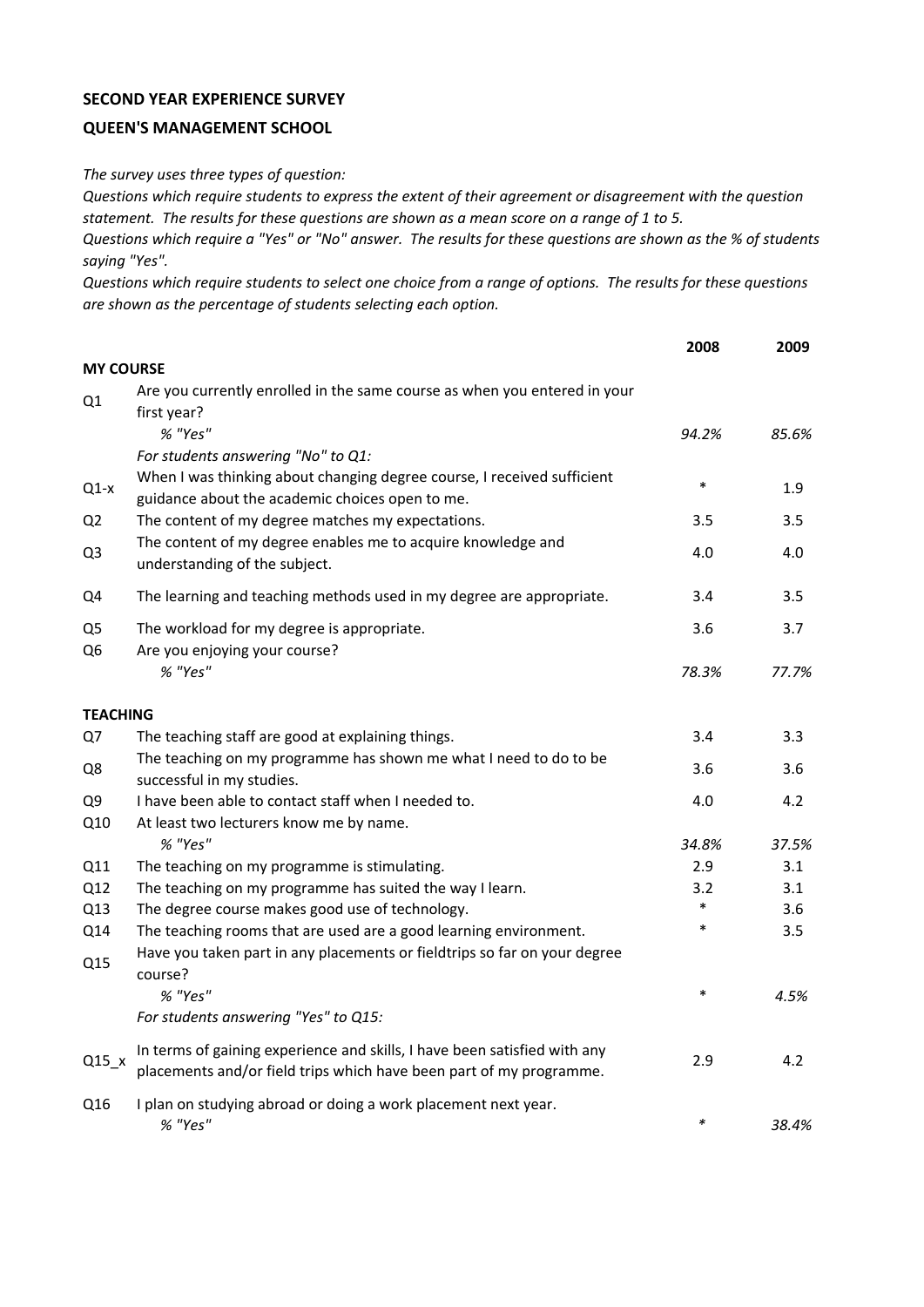|                 |                                                                                                      | 2008   | 2009   |
|-----------------|------------------------------------------------------------------------------------------------------|--------|--------|
|                 | <b>ASSESSMENT AND FEEDBACK</b>                                                                       |        |        |
| Q17             | Feedback on my work has been prompt (within three weeks of submission of<br>the work).               | 3.3    | 3.5    |
| Q18             | Feedback on my work has helped me in my learning.                                                    | 3.2    | 3.2    |
| Q19             | The criteria used in assessing work were made clear at the beginning of my<br>programme.             | 3.8    | 3.7    |
| Q <sub>20</sub> | I am satisfied with my academic performance on my modules.                                           | 3.2    | 3.2    |
| <b>SERVICES</b> |                                                                                                      |        |        |
|                 | Where I have used them, I have been satisfied with the following:                                    |        |        |
| Q <sub>21</sub> | <b>Accommodation Office</b>                                                                          | 3.5    | 3.8    |
| Q <sub>22</sub> | <b>Admissions Office</b>                                                                             | 3.9    | 3.6    |
| Q <sub>23</sub> | <b>Campus Eating Places</b>                                                                          | $\ast$ | 3.7    |
| Q24             | Careers Services, Work Placement Centre, Jobshop                                                     | 4.0    | 3.9    |
| Q <sub>25</sub> | <b>Counselling Service</b>                                                                           | $\ast$ | 3.2    |
| Q26             | <b>Disability Services</b>                                                                           | 3.2    | 3.7    |
| Q27             | <b>Health Services</b>                                                                               | 3.4    | $\ast$ |
| Q28             | <b>Finance Office</b>                                                                                | 3.7    | 3.9    |
| Q29             | Learning Development Service                                                                         | $\ast$ | 3.5    |
| Q30             | Queen's International                                                                                | 3.3    | 3.8    |
| Q31             | Queen's Sport (PEC)                                                                                  | $\ast$ | 3.9    |
| Q <sub>32</sub> | Student Jobshop                                                                                      | $\ast$ | 3.5    |
| Q <sub>33</sub> | <b>Student Records and Examinations</b>                                                              | 3.5    | 3.9    |
| Q34             | <b>Student Support</b>                                                                               | 3.5    | $\ast$ |
| Q35             | <b>Student Guidance Centre</b>                                                                       | 4.0    | 4.2    |
| Q36             | Students' Union                                                                                      | $\ast$ | 4.3    |
| Q37             | University Clubs and Societies                                                                       | $\ast$ | 3.9    |
| Q38             | The Students' Union has enhanced my experience at Queen's.                                           | *      | 3.4    |
| <b>ADVICE</b>   |                                                                                                      |        |        |
|                 | I have received sufficient guidance about the academic choices open to me:                           |        |        |
| Q39             | Post-admission (from Schools, Academic Staff)                                                        | 3.4    | *      |
| Q40             | When I was thinking about what modules I would take in second year                                   | *      | 2.8    |
| Q41             | Now that I am in my second year                                                                      | 3.4    | 2.9    |
| Q42             | Queen's information on tuition fees and bursaries was helpful.                                       | $\ast$ | 3.1    |
| Q43             | The most useful source of information on tuition fees and financial support<br>was:                  |        |        |
|                 | Secondary School                                                                                     | $\ast$ | $\ast$ |
|                 | E&LB/LEA                                                                                             | $\ast$ | *      |
|                 | <b>UCAS</b>                                                                                          | *      | *      |
|                 | Queen's literature (leaflets, correspondence)                                                        | 46.4%  | *      |
|                 | Queen's website                                                                                      | 53.6%  | *      |
|                 | Other                                                                                                | *      | *      |
|                 | <b>LEARNING RESOURCES</b>                                                                            |        |        |
| Q44             | The library resources (eg, books, journals) are good enough for my needs.                            | 4.1    | 3.9    |
| Q45             | The library services (eg, borrower services, information, training) are good<br>enough for my needs. | 4.0    | 3.9    |
| Q46             | I have been able to access computers when I needed to.                                               | 4.0    | 3.7    |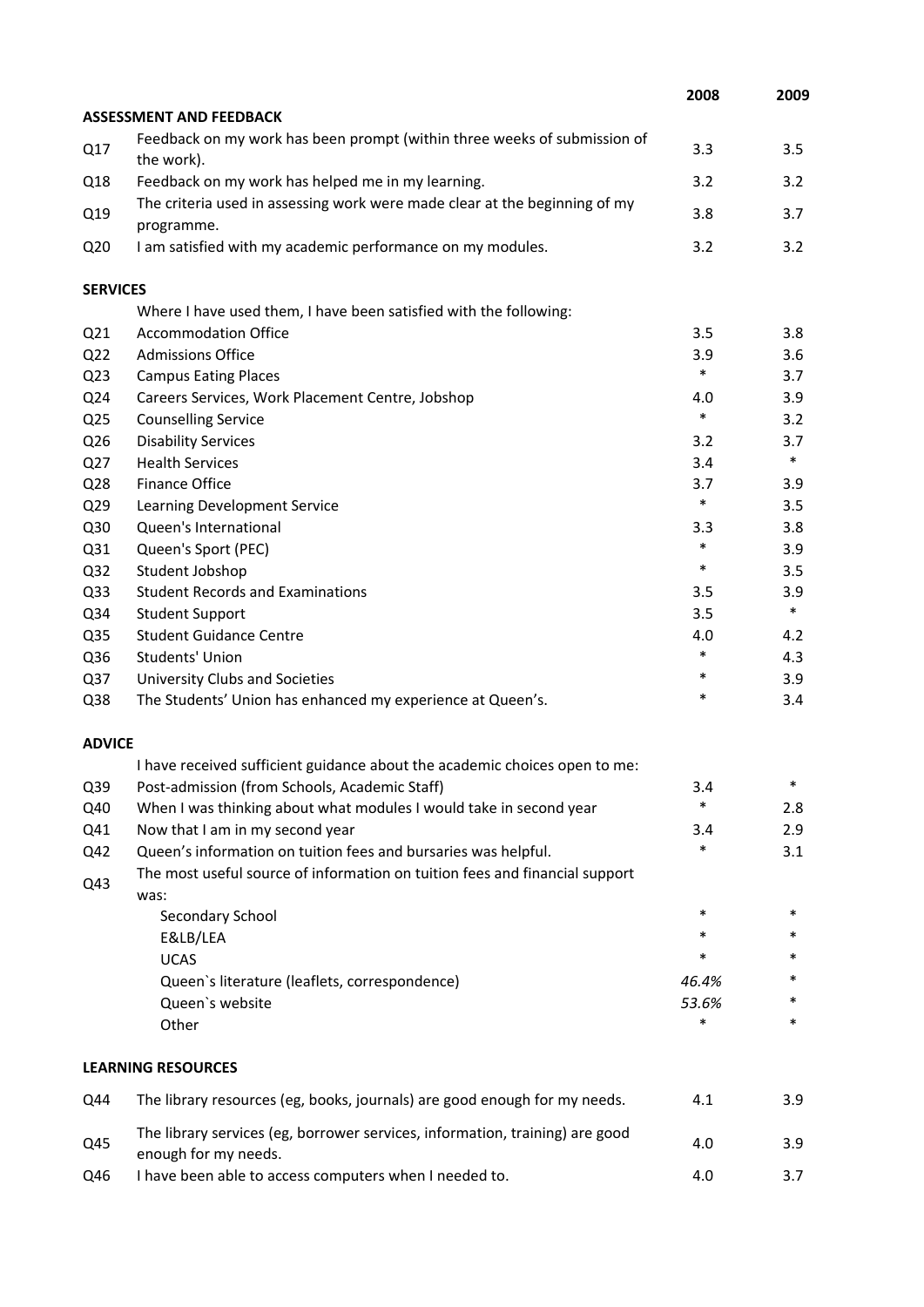|     |                                                                                                                                                      | 2008         | 2009         |
|-----|------------------------------------------------------------------------------------------------------------------------------------------------------|--------------|--------------|
|     | <b>STUDY LIFE BALANCE</b>                                                                                                                            |              |              |
| Q47 | How many hours of time-tabled classes (eg, lectures, tutorials, seminars,<br>practicals) have you had scheduled in an average week during term-time? |              |              |
|     | $0 - 6$                                                                                                                                              | 0.0%         | 0.9%         |
|     | $7 - 12$                                                                                                                                             | 84.1%        | 88.4%        |
|     | $13 - 18$                                                                                                                                            | 15.9%        | 8.0%         |
|     | 19-24                                                                                                                                                | 0.0%         | 2.7%         |
|     | $25+$                                                                                                                                                | 0.0%         | 0.0%         |
| Q48 | How many days per week during term-time do you typically come to Queen's<br>to study?                                                                |              |              |
|     | 1                                                                                                                                                    | 28.8%        | 0.9%         |
|     | $\overline{2}$                                                                                                                                       | 13.6%        | 6.4%         |
|     | 3                                                                                                                                                    | 25.4%        | 28.2%        |
|     | 4                                                                                                                                                    | 11.9%        | 44.5%        |
|     | $5+$                                                                                                                                                 | 20.3%        | 20.0%        |
| Q49 | Where are you living while you are attending Queen's?                                                                                                |              |              |
|     | At Home                                                                                                                                              | 30.4%        | 30.6%        |
|     | Other private accommodation                                                                                                                          | 66.7%        | 67.6%        |
|     | University run accommodation                                                                                                                         | 2.9%         | 1.8%         |
| Q50 | Have you been required to take on employment (part-time, full-time) to                                                                               |              |              |
|     | finance yourself through university?                                                                                                                 |              |              |
|     | % "Yes"                                                                                                                                              | 79.7%        | 69.6%        |
|     | For students answering "Yes" to Q50:                                                                                                                 |              |              |
|     | Q50_x Please select the number of hours you work in your job per week:                                                                               |              |              |
|     | $1 - 5$                                                                                                                                              | 3.6%         | 3.8%         |
|     | $6 - 10$                                                                                                                                             | 30.9%        | 26.9%        |
|     | $10 - 15$                                                                                                                                            | 30.9%        | 34.6%        |
|     | $16 - 20$<br>$21 - 25$                                                                                                                               | 21.8%        | 23.1%        |
|     | $26+$                                                                                                                                                | 9.1%<br>3.6% | 7.7%<br>3.8% |
| Q51 | I find it difficult to balance academic and other commitments such as:                                                                               |              |              |
|     | Social Life                                                                                                                                          | 2.7          | 3.1          |
|     | Work (part-time, full-time)                                                                                                                          | 2.7          | 3.0          |
|     | Caring for others (parent, partner, children)                                                                                                        | 3.0          | 3.3          |
|     |                                                                                                                                                      |              |              |
|     | PERSONAL DEVELOPMENT<br>My programme requires me to work with other students.                                                                        | 4.3          |              |
| Q52 |                                                                                                                                                      |              | 4.3          |
| Q53 | I have received sufficient advice about Personal Development Planning (PDP).                                                                         | 2.7          | 2.9          |
| Q54 | I am not as motivated towards my studies as I should be.                                                                                             | 2.6          | 2.9          |
| Q55 | I haven't done the background reading expected of me.                                                                                                | 2.7          | 2.8          |
| Q56 | Academic work at this level is harder than I expected it to be.                                                                                      | 2.9          | 2.9          |
| Q57 | I feel I have made the right choice of programme.                                                                                                    | 3.6          | 3.6          |
| Q58 | I know what I want to do when I graduate.                                                                                                            | 3.0          | 3.0          |
| Q59 | I am confident that my programme will lead to a job at a level that matches<br>my qualification.                                                     | 3.6          | 3.6          |
| Q60 | I enjoy the social side of being at Queen's.                                                                                                         | 4.0          | 3.9          |
| Q61 | I know about Degree Plus.                                                                                                                            | $\ast$       | 1.8          |
| Q62 | I have been encouraged to meet with a Careers Adviser to discuss my future<br>plans                                                                  | 2.9          | 2.6          |